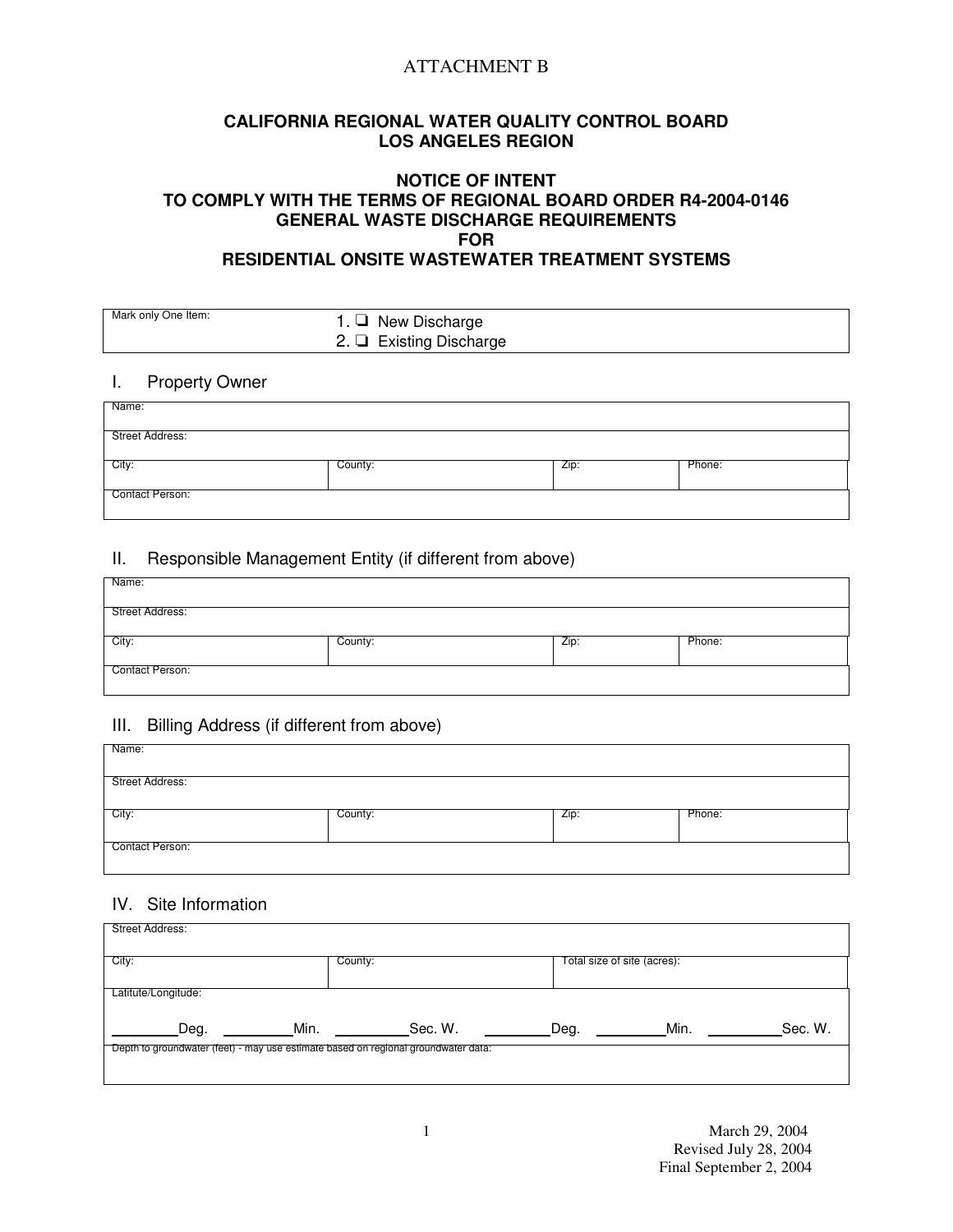Identify all water supply wells within 900 feet of the of the nearest point of any part of the onsite wastewater treatment system or edge of property:

Identify all waterbodies within 600 feet of the of the nearest point of any part of the onsite wastewater treatment system or edge of property:

Attach a scale map (including property boundary and discharge area) and vicinity map (showing location in relationship to major road intersections, lot and tract boundaries, etc.).

Attach copy of geologic assessment, including lithology, depth to bedrock, type of bedrock and results of percolation tests.

### V. Water Supply

| Water supply source (municipal or other):     |  |
|-----------------------------------------------|--|
|                                               |  |
|                                               |  |
| Average quantity (average daily amount used): |  |
|                                               |  |

## VI. Waste Discharge and Disposal Information

| Estimated volume or flow of discharge (gallons or gallons per day):                                       |                |                                          |  |  |
|-----------------------------------------------------------------------------------------------------------|----------------|------------------------------------------|--|--|
| Average daily:                                                                                            | Maximum daily: | If intermittent flow, provide frequency: |  |  |
|                                                                                                           |                |                                          |  |  |
| Method of disposal (seepage pit, leachfield, etc.):                                                       |                |                                          |  |  |
| Design capacity volume or flow (gallons or gallons per day):                                              |                |                                          |  |  |
|                                                                                                           |                |                                          |  |  |
|                                                                                                           |                |                                          |  |  |
| Attach copy of Local Agency permit (including design of disposal system and results of percolation tests) |                |                                          |  |  |

# VII. Treatment Information

- 1. Describe treatment processes and capacity, including flow diagrams for the treatment system.
- 2. Provide details on engineering plans and any calculations used for treatment.
- 3. For experimental projects:
	- a. Describe results of any tests of the experimental process.
	- b. Identify any similar projects currently in use and provide operating data.
	- c. Provide an evaluation of any similar projects by the responsible regulatory agency.

### VIII. Other Approvals

List all other public agency approvals and permits related to the onsite wastewater treatment system.

IX. Filing Fee

Provide first annual fee as described in part B.1.c. of Regional Board Order No. R4-2004- 0146.